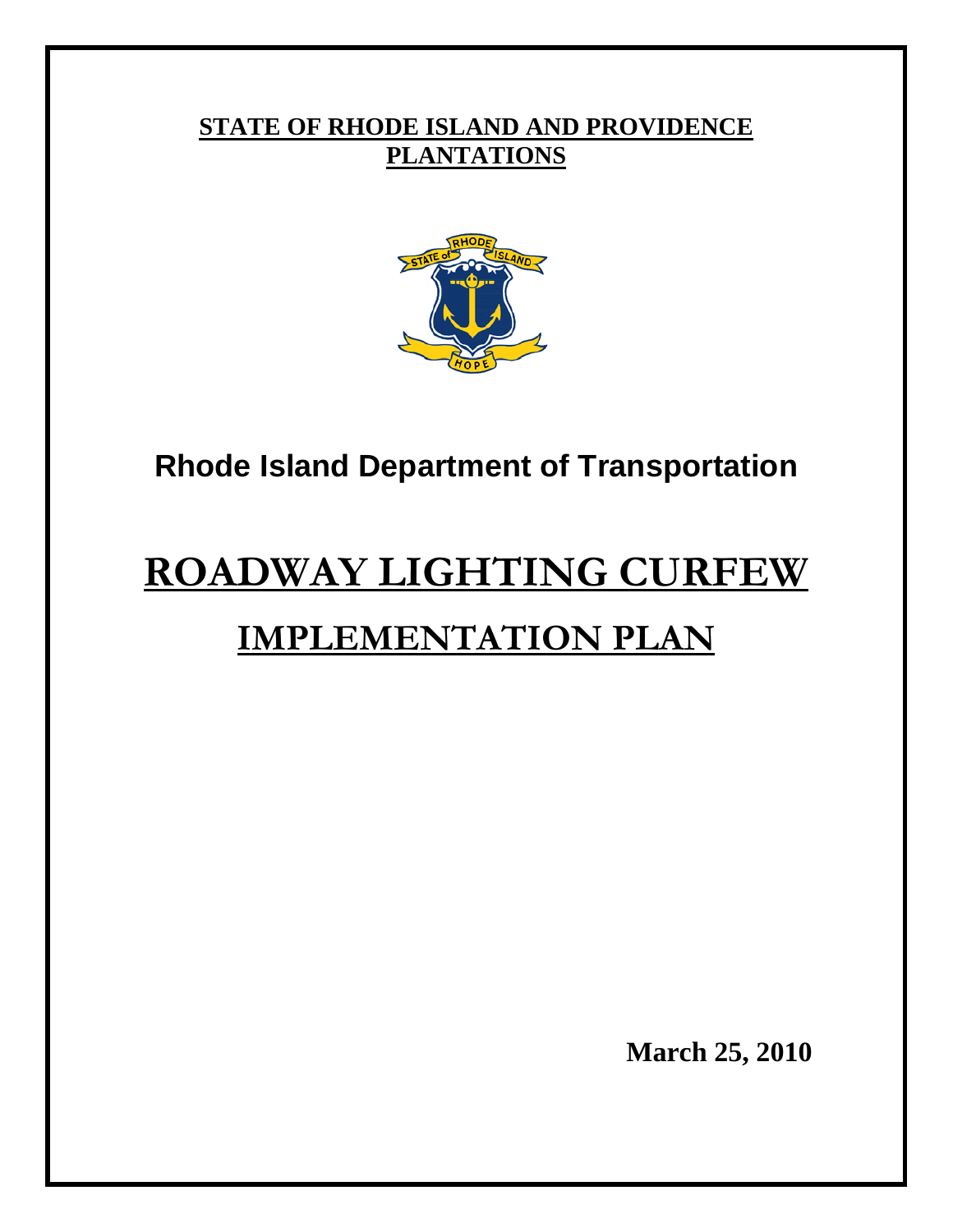# **TABLE OF CONTENTS**

| <b>1.1. ANTICIPATED COST &amp; SAVINGS OF FULL</b> |
|----------------------------------------------------|
| <b>INPLEMENTATION</b>                              |
| <b>1.1.1. COST OF FULL IMPLEMENTATION</b>          |
| <b>1.1.2. SAVINGS WITH FUL IMPLEMENTATION</b>      |
|                                                    |
| <b>2.1. SELECTED TRIAL ROADWAYS</b>                |
| <b>2.1.1. COST AND BENIFITS</b>                    |
| <b>2.2. DATA INTERPRETATION</b>                    |
| <b>2.2.1. INTERSTATE 295</b>                       |
| 2.2.1.1. VOLUME DATA                               |
| 2.2.1.2. CRASH DATA                                |
| 2.2.2. ROUTE 6 (From I-295 to Hartford Ave.)       |
| 2.2.2.1. VOLUME DATA                               |
| 2.2.2.2. CRASH DATA                                |
| <b>2.2.3. ROUTE 4</b>                              |
| 2.2.3.1. VOLUME DATA                               |
| 2.2.3.2. CRASH DATA                                |
| <b>2.2.4. ROUTE 403</b>                            |
| 2.2.4.1. VOLUME DATA                               |
| 2.2.4.2. CRASH DATA                                |
| <b>2.3. ADVISORY/WARNING MESSAGES</b>              |
| 2.3.1. WARNING SIGNS                               |
| 2.3.3. VARIABLE MESSAGE SIGN (V.M.S) LOCATIONS     |
| <b>2.4. ISSUE PRESS RELEASE</b>                    |
| <b>2.5. ROADWAY CLEANUP (MAINTENANCE DIVISION)</b> |
|                                                    |
| $\Lambda$ <b>DDFNDIV</b> $\Lambda$ .               |

### **APPENDIX A: LIGHTING CURFEW IMPLEMENTATION PLAN……...16**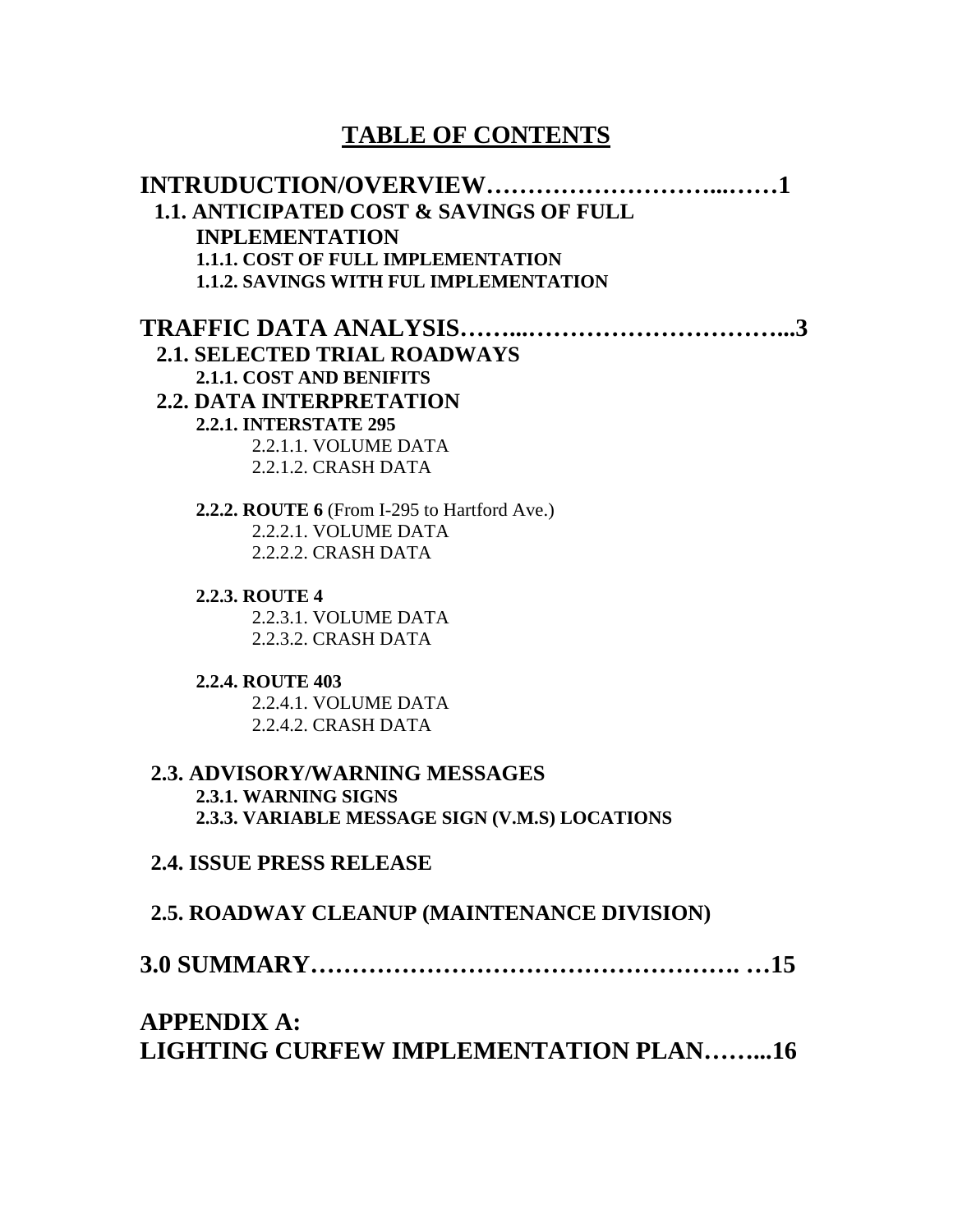### **1. INTRODUCTION/OVERVIEW**

The Rhode Island Department of Transportation (RIDOT) is continually implementing new initiatives and strategies to more effectively utilize the limited funding available to maintain the State's transportation infrastructure. One such proposed initiative is to implement a street lighting "curfew" on most of RIDOTS freeway and expressway facilities during the early morning hours when traffic volumes are low. It is important to note that RIDOT provides lighting only on limited access roadways and not on secondary roadways.

According to the American Association of State Highway and Transportation Officials' (AASHTO), Roadway Lighting Design Guide, dated October of 2005, "lighting curfews represent the active operation of the system, allowing for energy savings, greater flexibility in resource allocation, and reduction of light-trespass. However, officials implementing such options should be aware of consequences and conduct meaningful studies of costs and benefits."

The purpose of this document is to outline the plan of action for implementing the lighting curfew. It is proposed that the first step be to implement a "study phase" at a few trial locations to empirically identify the cost savings and to evaluate any potential positive and/or negative consequences. The duration of this phase would be three (3) months from which the data for this time period would be compared to the same period of time in the previous year (2009).

A review of the traffic data revealed that traffic volumes decrease dramatically during the hours of midnight to 5AM on Sunday through Thursday and 2 to 5AM on Friday and Saturday. For this reason, it is proposed that the curfew be implemented only during these time periods.

### **1.1. ANTICIPATED COST & SAVINGS OF FULL INPLEMENTATION**

In 2009 the RIDOT spent a total of \$ 1,947,510.94 on lights along limited access roadways, other secondary state highways and park-n-ride lots statewide. \$1,297,844.38 of this amount was for metered highway lights owned and maintained by the RIDOT and \$649,666.56 for those owned and maintained by the National Grid.

Assuming that the three (3) months study phase, on the trial roadways, indicates that there is a substantial cost savings and minimal safety risk, the lighting curfew will be fully implemented on the following roadway segments:

 $\blacksquare$  Route 4 Route 6 (from I-295 to Hartford Ave.)  $\overline{\phantom{0}}$  Route 146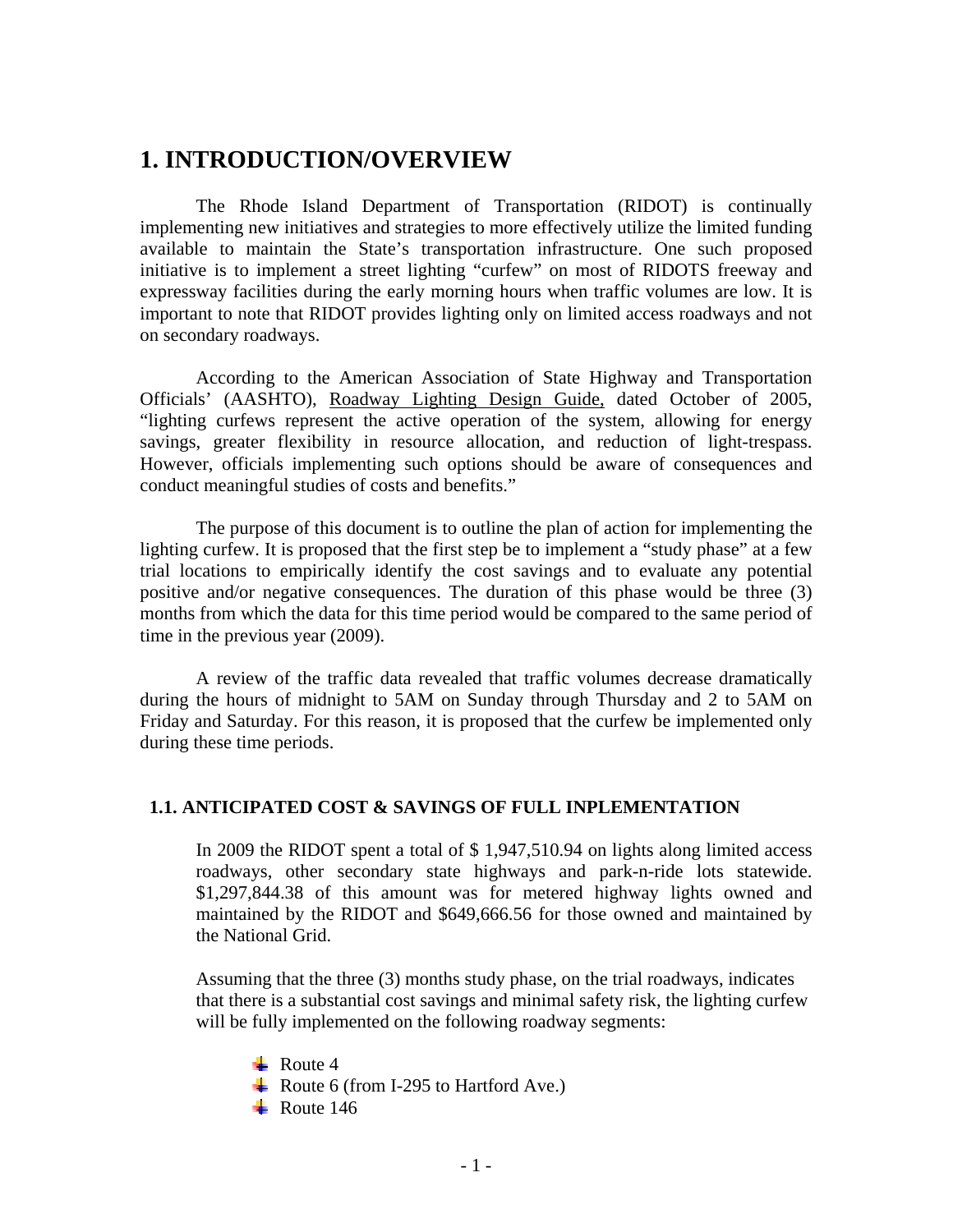- $\text{Rule } 403$
- Route 138 (Except for N. Kingstown Interchange)
- Interstate 95 (Exits 5-8)I
- Interstate 295 (Exit 1-9)
- Route 10 (From Park Ave to Reservoir Ave ; Westminster St. East of I-95 ; At Cranston St. and Niantic Ave Intersection)

The roadway segments shown below will not be included in the full curfew implementation due to their location, high crash rates and/or restriction to lights ownership.

- $\blacksquare$  Interstate 195
- $\overline{\phantom{A}}$  East Shore Expressway/Wampanoag Trail (Rt. 114)
- $\overline{\phantom{a}^{\perp}}$  S curves around Pawtucket on I-95 (Estimated 3% electric cost)

### **-National Grid Owned and Maintained Lighting Systems**

- Route 10 (Westminster St. to Pontiac Ave.)
- $\overline{\phantom{a}}$  Dean St. Interchange
- Route 6 (From Onlyville to Hartford Ave)
- Interstate 95 (Exit 1 to 4)
- Interstate 295 (Exit 10 to 11)
- Route 138 (Interchange of N. Kingston)

### -∎

### **1.1.1. COST OF FULL IMPLEMENTATION**

The initial cost of implementation is anticipated to be minimal. It is estimated to be approximately \$20,000 for the purchase and installation of the approximately 50 time clocks needed.

### **1.1.2. SAVINGS WITH FUL IMPLEMENTATION**

The savings associated with the implementation of a light curfew represents roughly 1/3 of the total cost of highway lighting on the proposed routs, owned and maintained by the RIDOT.

Total cost of all **RIDOT** owned highway lighting in  $2009 = $1,237,248.74$ 

### **Estimated Annual Savings with Curfew (33% reduction) = \$408,292.1\***

NOTE: the actual savings may be significantly higher since: 1) National Grid is seeking a rate increase and 2) RIDOT will eventually replace National Grid owned lights with RIDOT owned and metered systems.

The implementation of a light curfew during targeted hours (12 AM to 5 AM Sunday through Thursday and 2 AM to 5PM on Friday and Saturday) will result in a **36 percent** (%) reduction of light-hours as shown in "Table 1" below.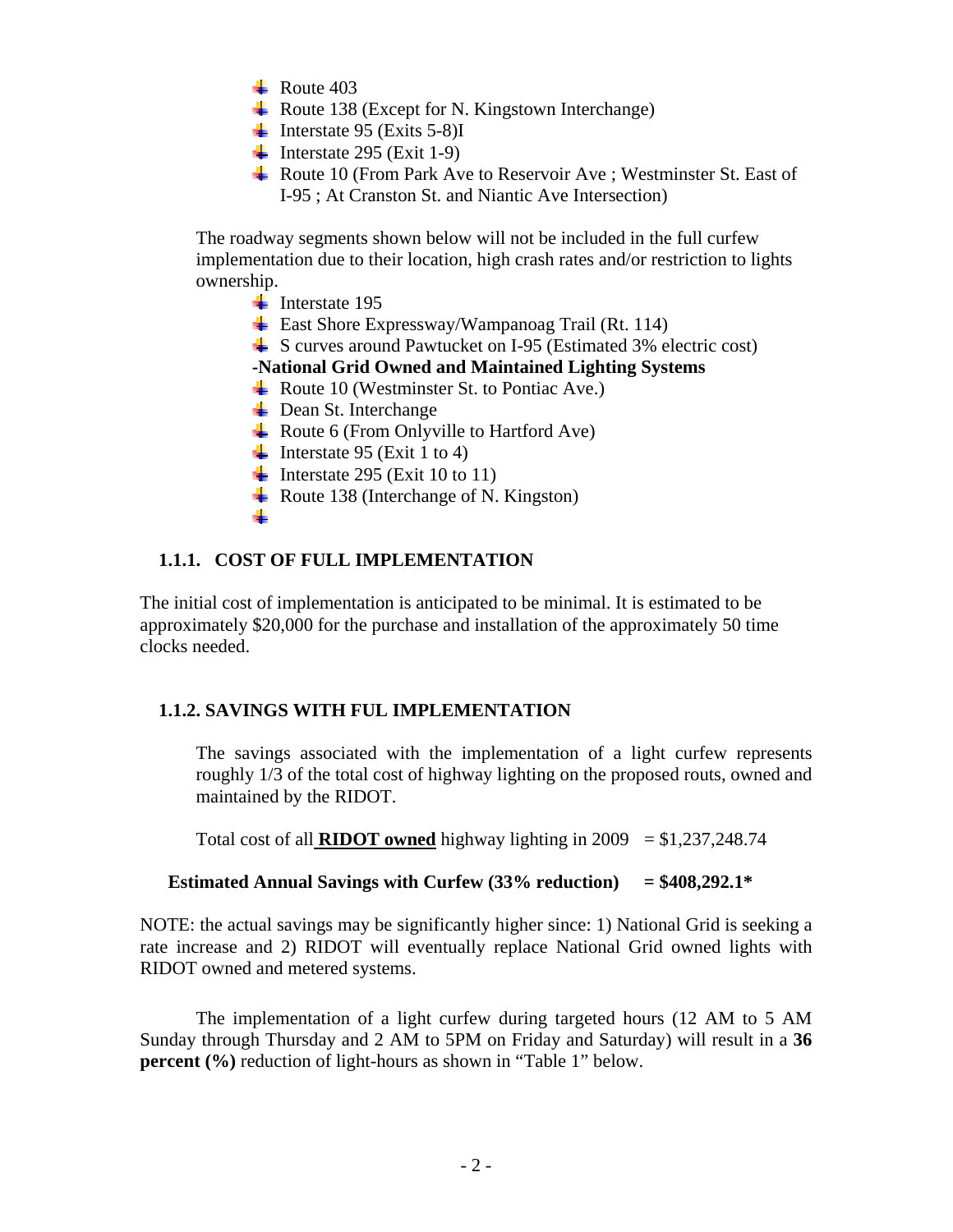**Table 1:** Lighting Operation Hours

|                                                  | <b>Per Year</b><br>(h) | <b>Per Month</b><br>(h' | <b>Per Week</b> | <b>Per Day</b><br>(h) |
|--------------------------------------------------|------------------------|-------------------------|-----------------|-----------------------|
| Total Hours of Highway Lighting<br>(2009)        | 4175.0                 | 347.9                   | 87.0            | 12.4                  |
| Total Hours of Highway Lighting<br>(With Curfew) | 2686.5                 | 223.9                   | 56.0            | 8.0                   |

# **2. TRAFFIC DATA ANALYSIS**

## **2.1. SELECTED TRIAL ROADWAYS**

The following roads were selected to as trial roadways during the "study phase":

-Interstate 295 Intersection with Rt. 6 -Route 6 (I-295 to Hartford Avenue) -Route 4 -Route 403

The lighting curfew on these trial roadway segments will be implemented for study duration of three (3) months starting April 15, 2010. In making these selections variables such as volumes, crash rates, route locations and feasibility were taken in consideration. Time-Clock-Controllers have already been installed at these locations by the RIDOT Maintenance Division. Cost savings and traffic data analyses of the trial routes have been completed and are described below.

### **2.1.1. Cost and Benefits**

|                                                                     | $I-295$<br><b>(Exit 1-9)</b> | Route 6<br>$(I-295-$<br><b>Hartford Ave.)</b> | <b>Route 4</b>    | <b>Route 403</b>  |
|---------------------------------------------------------------------|------------------------------|-----------------------------------------------|-------------------|-------------------|
| <b>Total Cost of Highway Lights</b><br>in 2009                      | \$160,853.29                 | \$51,783.21                                   | \$60,355.97       | \$19,020.12       |
| <b>Total Cost of Highway Lights</b><br><b>After Curfew</b>          | \$102,946.11                 | \$33,141.25                                   | \$38,627.82       | \$12,172.88       |
| <b>Total Savings of Highway</b><br>Lights                           | \$57,907.18                  | \$18,641.96                                   | \$21,728.15       | \$6,847.24        |
| <b>Cost of Installing Control</b><br><b>Clocks (Labor included)</b> | \$1,500.00                   | \$1,500.00                                    | \$2,700.00        | \$600.00          |
| <b>Variable Message Signs</b><br>(V.M.S)                            | \$22 per day                 | \$22 per day                                  | \$22 per day      | \$22 per day      |
| <b>Cost of Advisory Signs</b>                                       | \$600.00 per sign            | \$600.00 per sign                             | \$600.00 per sign | \$600.00 per sign |

**Table 2:** Selected Trial Roads Lighting Costs and Savings per Year

**Yearly** Grand Total Savings **=** \$105,124.53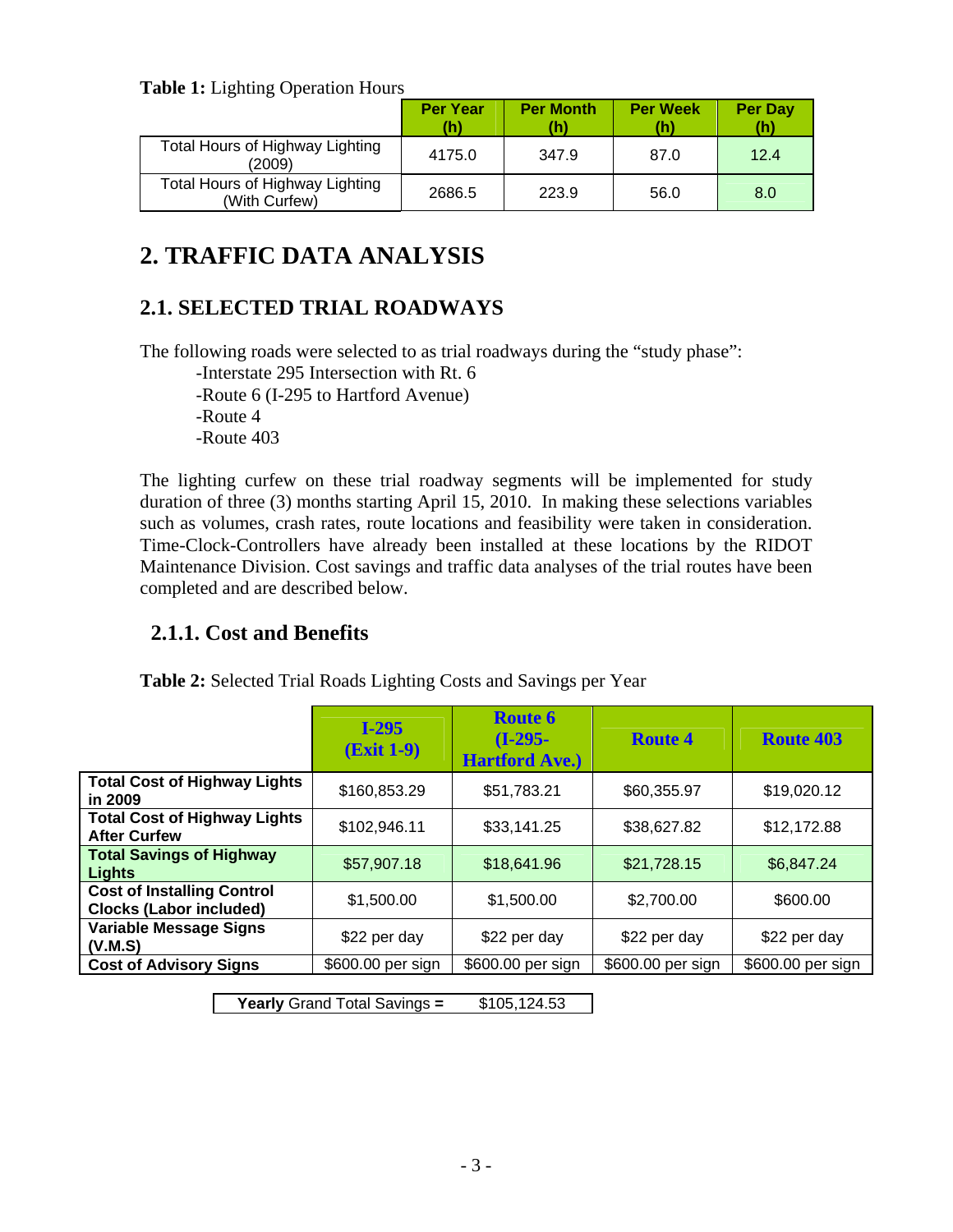### **<u><b>I-295** @ Rt. 6</u> ROUTE 6



# **ROUTE 4** Route 403







- 4 -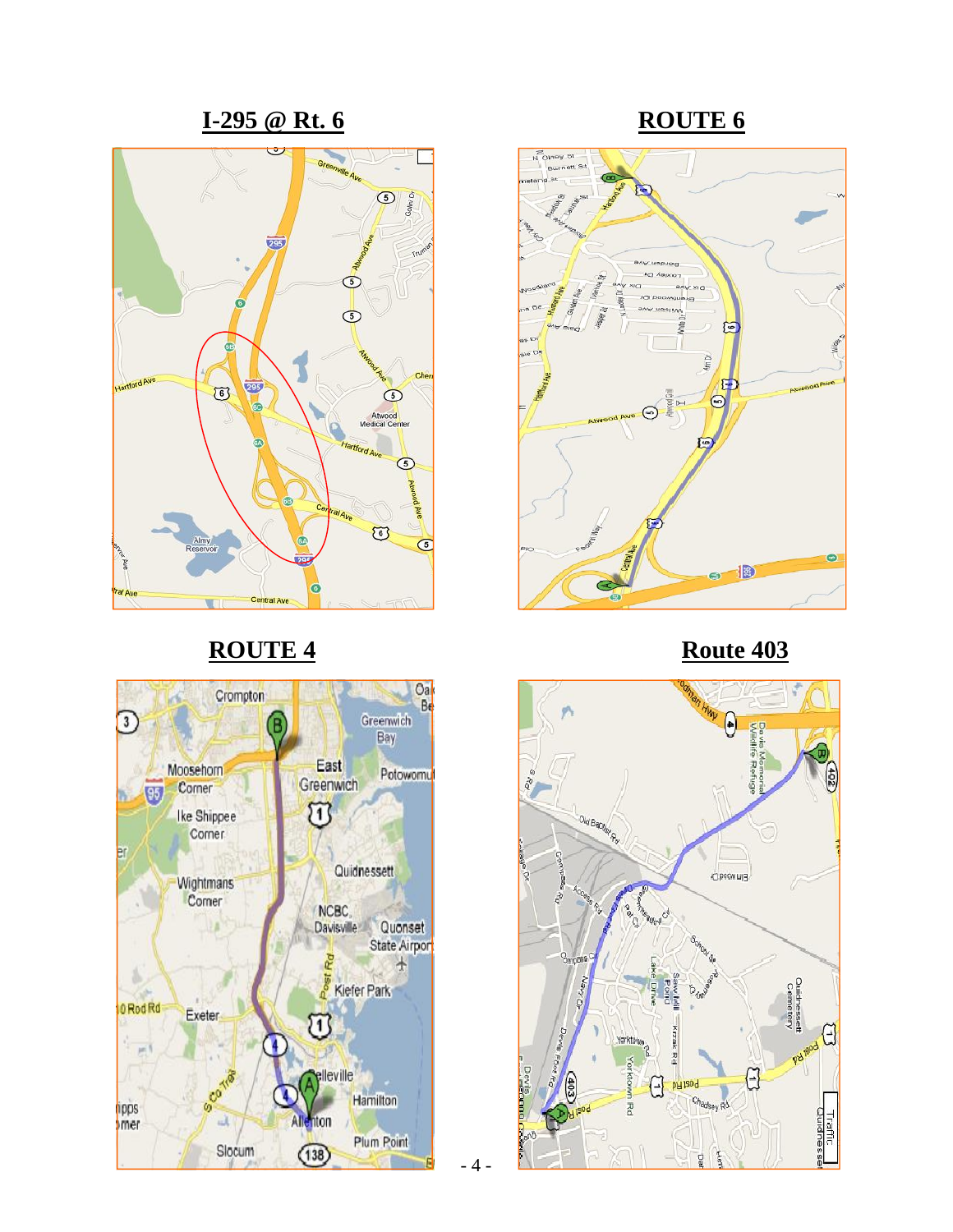### **2.2. DATA INTERPRETATION 2.2.1. INTERSTATE 295** 2.2.1.1. VOLUME DATA

### Graph 1 Graph 2





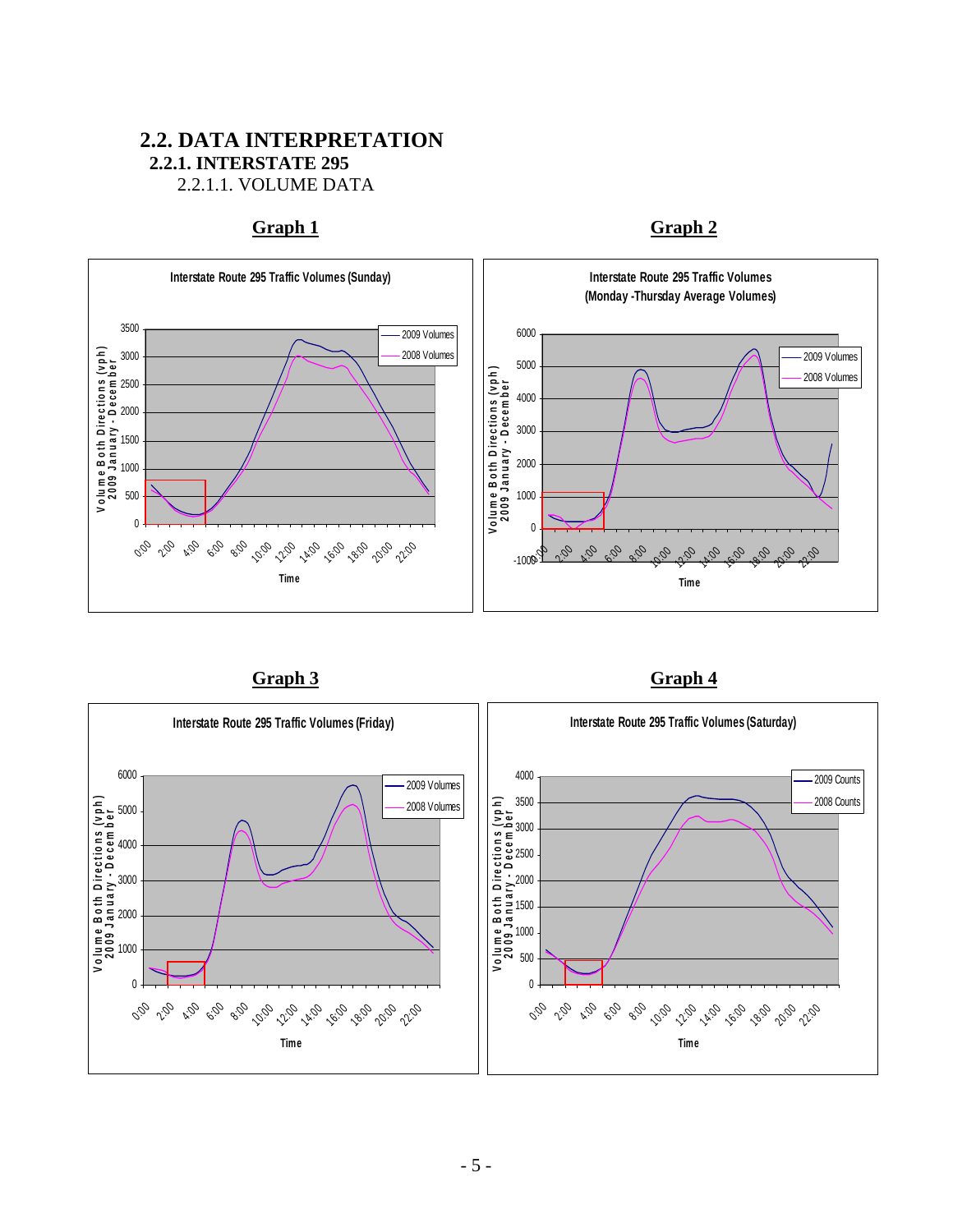### 2.2.1.2. CRASH DATA

| <b>Route 295 Total Hourly Crashes</b> |                         |                |       |                         |              |                   |              |  |  |
|---------------------------------------|-------------------------|----------------|-------|-------------------------|--------------|-------------------|--------------|--|--|
|                                       |                         | Non-           | Prop. | Unk.                    |              |                   | <b>Crash</b> |  |  |
|                                       | Fatal                   | Capacitating   | Dam.  | Inju.                   | <b>TOTAL</b> | <b>AHT*24</b>     | Rate         |  |  |
| 12:00 - 01:00 AM                      | $\overline{\mathbf{2}}$ | 13             | 30    | 1                       | 46           | 12988             | 2.7716002    |  |  |
| $01:00 - 02:00$ AM                    | 1                       | 16             | 34    | $\overline{\mathbf{2}}$ | 53           | 8012              | 5.1766637    |  |  |
| 02:00 - 03:00 AM                      | $\mathbf 0$             | 5              | 26    | $\mathbf 0$             | 31           | 5788              | 4.1912947    |  |  |
| 03:00 - 04:00 AM                      | 1                       | $\overline{7}$ | 16    | $\overline{\mathbf{2}}$ | 26           | 5404              | 3.7650698    |  |  |
| 04:00 - 05:00 AM                      | $\overline{\mathbf{2}}$ | 5              | 22    | $\overline{\mathbf{2}}$ | 31           | 8204              | 2.9569982    |  |  |
| 05:00 - 06:00 AM                      | 1                       | 5              | 13    | $\mathbf 0$             | 19           | 19516             | 0.7618646    |  |  |
| 06:00 - 07:00 AM                      | $\overline{0}$          | 10             | 43    | 0                       | 53           | 53484             | 0.7754736    |  |  |
| 07:00 - 08:00 AM                      | $\overline{2}$          | 36             | 80    | 1                       | 119          | 89268             | 1.0431966    |  |  |
| $08:00 - 09:00$ AM                    | 1                       | 25             | 90    | $\mathbf{1}$            | 117          | 94016             | 0.9738658    |  |  |
| 09:00 - 10:00 AM                      | 1                       | 18             | 59    | $\mathbf 0$             | 78           | 71852             | 0.8495144    |  |  |
| 10:00 - 11:00 AM                      | 1                       | 25             | 58    | $\overline{2}$          | 86           | 70024             | 0.9610955    |  |  |
| 11:00 - 12:00 AM                      | 1                       | 19             | 77    | 0                       | 97           | 74636             | 1.0170409    |  |  |
| 12:00 - 01:00 PM                      | $\overline{2}$          | 12             | 59    | 0                       | 73           | 78280             | 0.7297718    |  |  |
| 01:00 - 02:00 PM                      | 3                       | 19             | 70    | 1                       | 93           | 78884             | 0.9225906    |  |  |
| 02:00 - 03:00 PM                      | 1                       | 21             | 63    | $\overline{2}$          | 87           | 87376             | 0.7791878    |  |  |
| 03:00 - 04:00 PM                      | 4                       | 26             | 89    | 3                       | 122          | 104016            | 0.9178563    |  |  |
| 04:00 - 05:00 PM                      | 6                       | 24             | 93    | 3                       | 126          | 115288            | 0.8552665    |  |  |
| 05:00 - 06:00 PM                      | $\overline{0}$          | 41             | 127   | 3                       | 171          | 115648            | 1.1571056    |  |  |
| 06:00 - 07:00 PM                      | 0                       | 26             | 79    | 1                       | 106          | 79596             | 1.0421486    |  |  |
| 07:00 - 08:00 PM                      | 0                       | 11             | 52    | 1                       | 64           | 55580             | 0.9011072    |  |  |
| 08:00 - 09:00 PM                      | 3                       | 12             | 56    | 3                       | 74           | 44500             | 1.3013279    |  |  |
| 09:00 - 10:00 PM                      | 3                       | 19             | 41    | 1                       | 64           | 36624             | 1.3675059    |  |  |
| 10:00 - 11:00 PM                      | 3                       | 9              | 38    | 0                       | 50           | 27188             | 1.4391557    |  |  |
| 11:00 - 12:00 PM                      | $\overline{2}$          | 20             | 30    | 1                       | 53           | 18936             | 2.1902952    |  |  |
|                                       | 40                      | 424            | 1345  | 30                      | 1839         | Avg. Crash Rate = | 1.6186249    |  |  |

### **Table 3**

Note: The average Crash Rate corresponding to the curfew hours (12-5AM) = 3.772



**M.V.M.T =** Million Vehicle Miles Traveled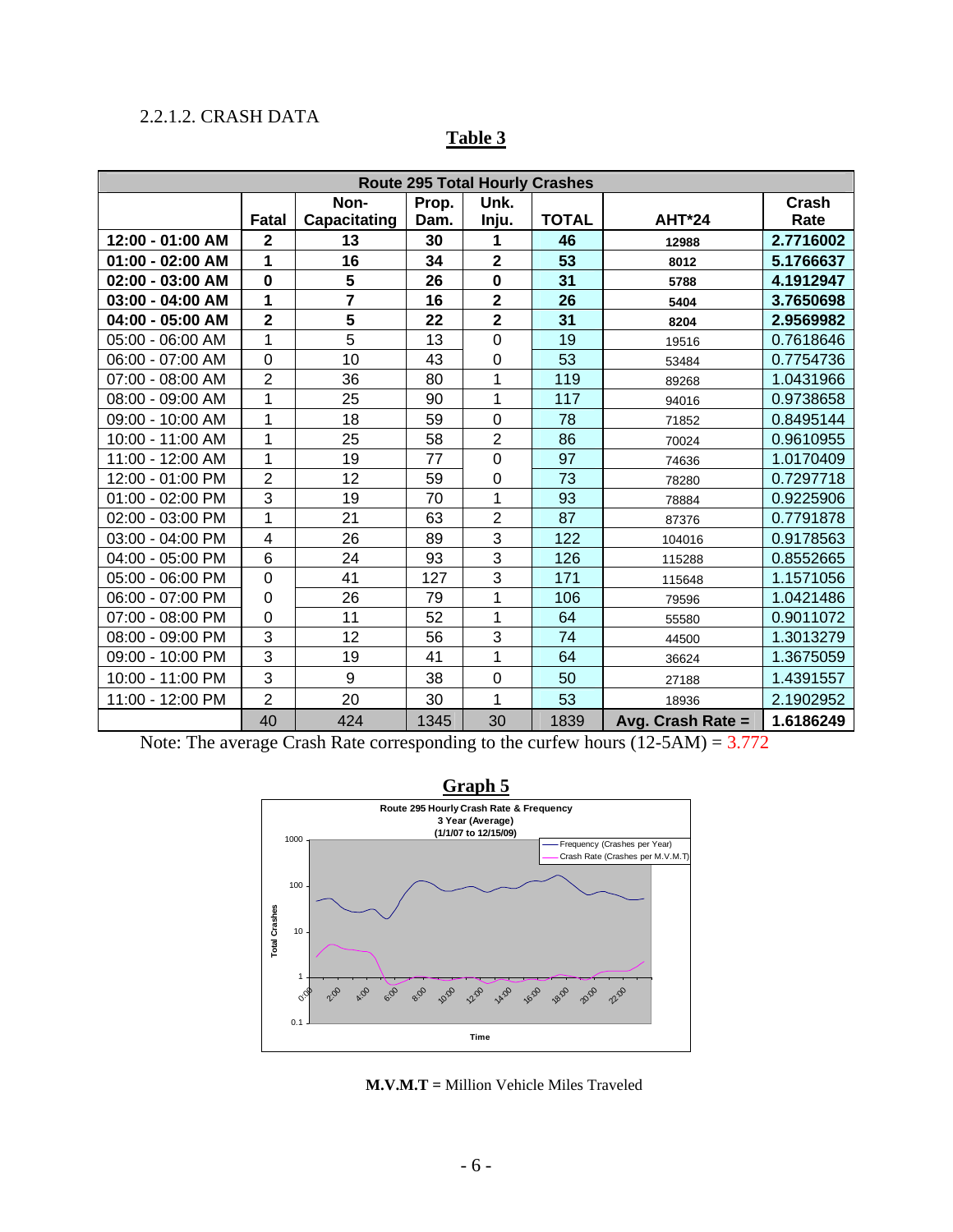### **2.2.2. ROUTE 6** (From I-295 to Hartford Ave.) 2.2.2.1. VOULUME DATA



**Graph 6** Graph 7

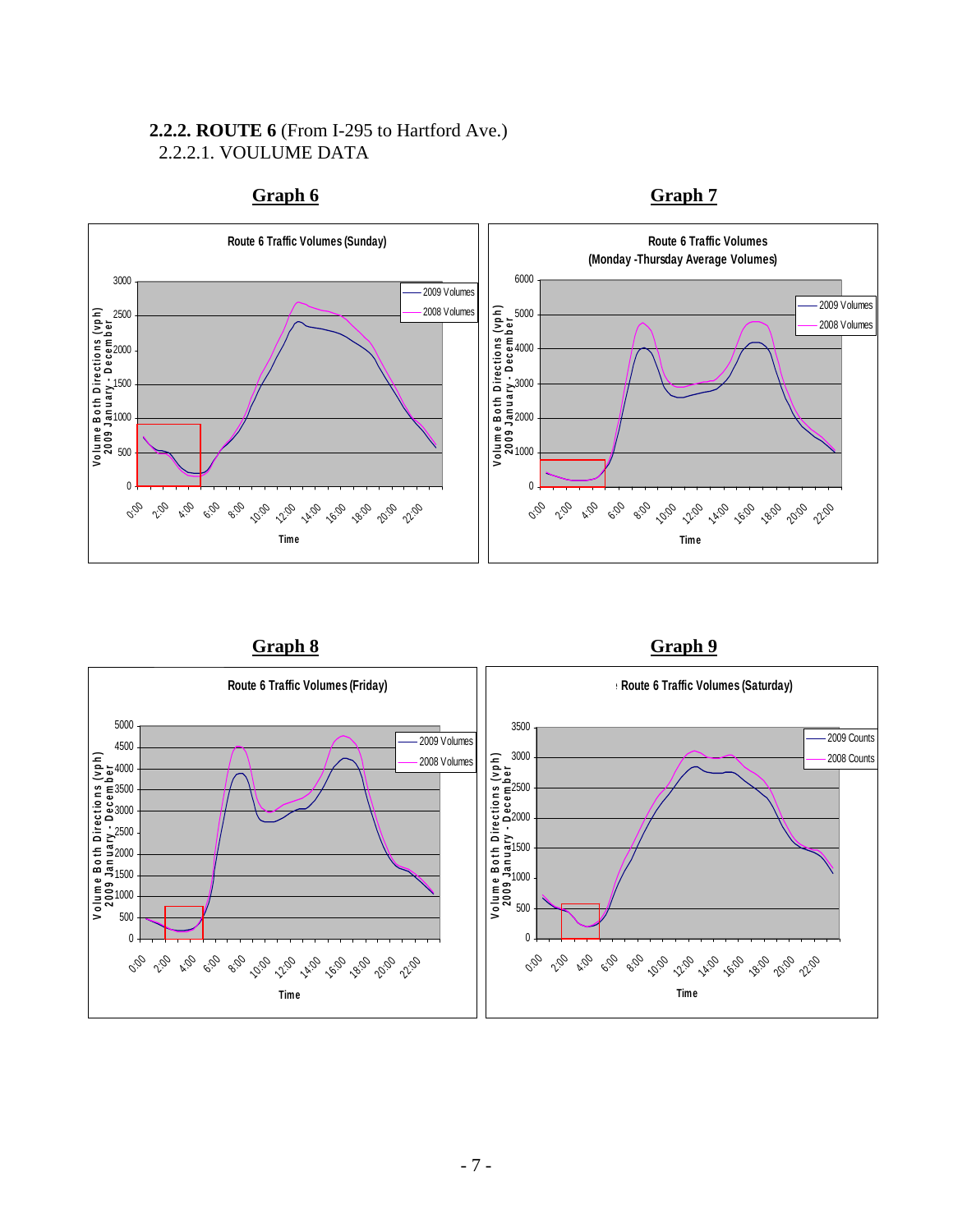### 2.2.2.2. CRASH DATA

| <b>Route 6 Total Hourly Crashes</b> |                |                 |              |                   |             |                         |                   |          |  |
|-------------------------------------|----------------|-----------------|--------------|-------------------|-------------|-------------------------|-------------------|----------|--|
|                                     |                | <b>No</b>       | Non-         | <b>Complaints</b> | Unk.        |                         |                   | Crash    |  |
|                                     | Fatal          | <b>Injuries</b> | Capacitating | of pain           | Inju.       | <b>TOTAL</b>            | AHT*24            | Rate     |  |
| 12:00 - 01:00 AM                    | $\bf{0}$       | 2               | 0            | 0                 | $\mathbf 0$ | $\mathbf{2}$            | 11648             | 1.306722 |  |
| $01:00 - 02:00$ AM                  | $\mathbf{0}$   | 3               | 1            | 4                 | $\mathbf 0$ | 8                       | 8416              | 7.234173 |  |
| 02:00 - 03:00 AM                    | $\Omega$       | 2               | 0            | $\mathbf 0$       | 0           | $\overline{2}$          | 6448              | 2.36053  |  |
| $03:00 - 04:00$ AM                  | $\bf{0}$       | 4               | 0            | $\mathbf 0$       | $\bf{0}$    | $\overline{\mathbf{4}}$ | 4912              | 6.197353 |  |
| 04:00 - 05:00 AM                    | 0              | 2               | 0            | $\mathbf 0$       | 0           | $\overline{2}$          | 6504              | 2.340206 |  |
| 05:00 - 06:00 AM                    | 0              |                 | 0            | 1                 | 1           | $\overline{2}$          | 17072             | 0.891559 |  |
| 07:00 - 08:00 AM                    | 0              | 5               | 0            | 3                 | 0           | 8                       | 73200             | 0.831732 |  |
| 08:00 - 09:00 AM                    | 0              | 9               | 1            | 3                 | 0           | 13                      | 75616             | 1.308381 |  |
| 09:00 - 10:00 AM                    | 0              | 5               | 0            | 1                 | 0           | $6\phantom{1}$          | 60992             | 0.748657 |  |
| 10:00 - 11:00 AM                    | 0              | 6               | 0            | 1                 | 0           | $\overline{7}$          | 58888             | 0.90464  |  |
| 11:00 - 12:00 AM                    | 0              | 6               | 0            | 5                 | 0           | 11                      | 62448             | 1.340537 |  |
| 12:00 - 01:00 PM                    | 0              | 11              | 1            | $\overline{2}$    | 0           | 14                      | 66144             | 1.610802 |  |
| 01:00 - 02:00 PM                    | $\Omega$       | 9               | 0            | 3                 | 0           | 12                      | 67000             | 1.363048 |  |
| 02:00 - 03:00 PM                    | 0              | 14              | 0            | 4                 | 1           | 18                      | 73448             | 1.865079 |  |
| 03:00 - 04:00 PM                    | 0              | 13              | 1            | $6\phantom{1}$    | 1           | 20                      | 85672             | 1.776625 |  |
| 04:00 - 05:00 PM                    | 0              | 12              | 1            | 3                 | 0           | 16                      | 88336             | 1.378437 |  |
| 05:00 - 06:00 PM                    | 0              | 26              | 0            | $\overline{7}$    | 0           | 33                      | 83368             | 3.012445 |  |
| 06:00 - 07:00 PM                    | $\Omega$       | 14              | 0            | $\overline{7}$    | 0           | 21                      | 62944             | 2.53904  |  |
| 07:00 - 08:00 PM                    | $\Omega$       | 8               | 0            | $\overline{2}$    | 0           | 10                      | 46520             | 1.635931 |  |
| 08:00 - 09:00 PM                    | 0              | 3               | 0            | 1                 | 0           | $\overline{4}$          | 37528             | 0.811165 |  |
| 09:00 - 10:00 PM                    | 0              | 4               | 1            | 1                 | 0           | 6                       | 32072             | 1.423737 |  |
| 10:00 - 11:00 PM                    | 0              | 7               | 0            | 1                 | 0           | 8                       | 25744             | 2.364932 |  |
| 11:00 - 12:00 PM                    | 0              | 4               | 0            | 1                 | 0           | 5                       | 18688             | 2.03616  |  |
|                                     | $\overline{0}$ | 170             | 6            | 56                | 3           | 232                     | Avg. Crash Rate = | 1.970079 |  |

### **Table 3**

Note: The average Crash Rate corresponding to the curfew hours (12-5AM) = 3.888



### **M.V.M.T =** Million Vehicle Miles Traveled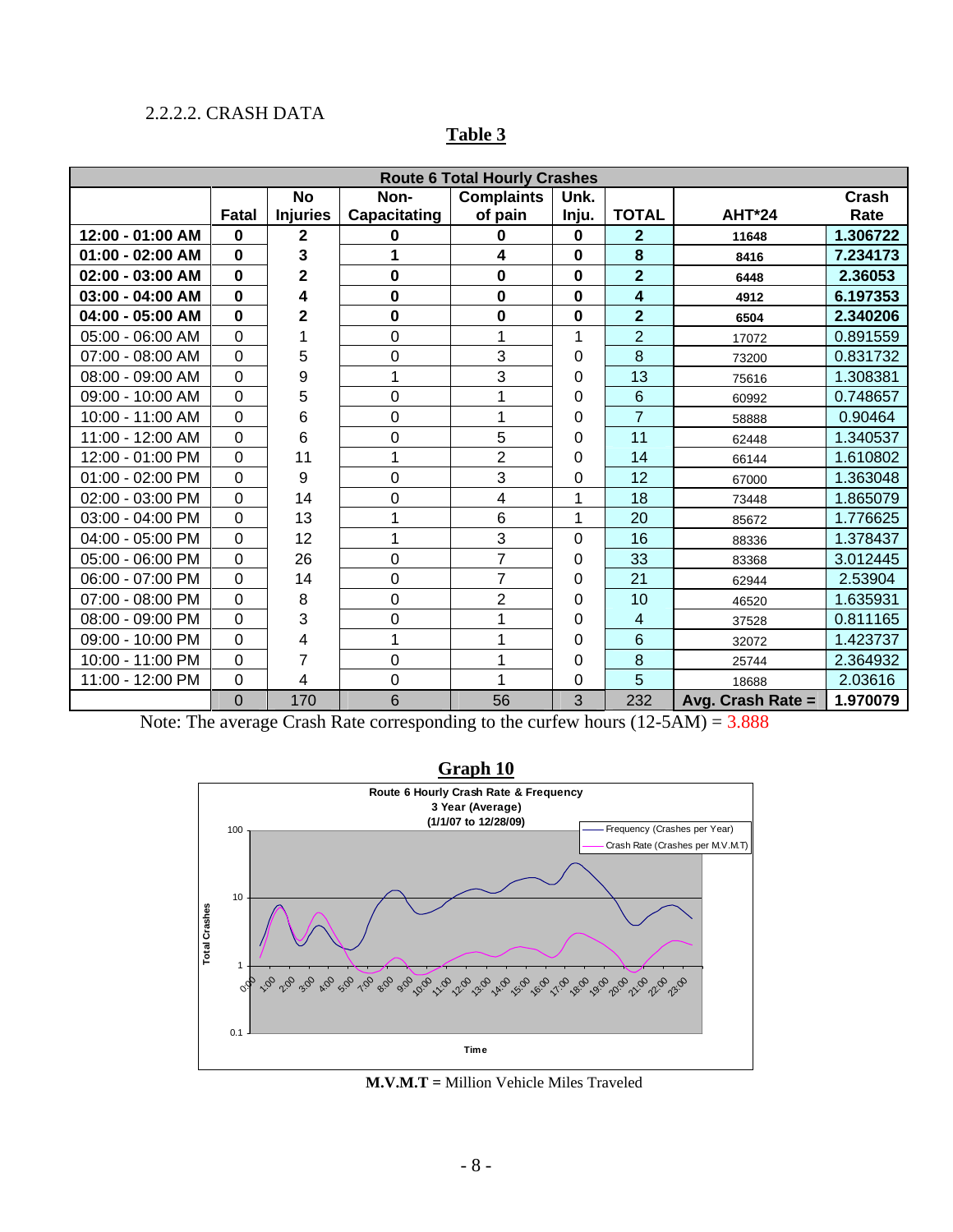### **2.2.3. ROUTE 4** (From Route 1 in N. Kingston to Route 295 in Warwick)

### 2.2.3.1. VOLUME DATA







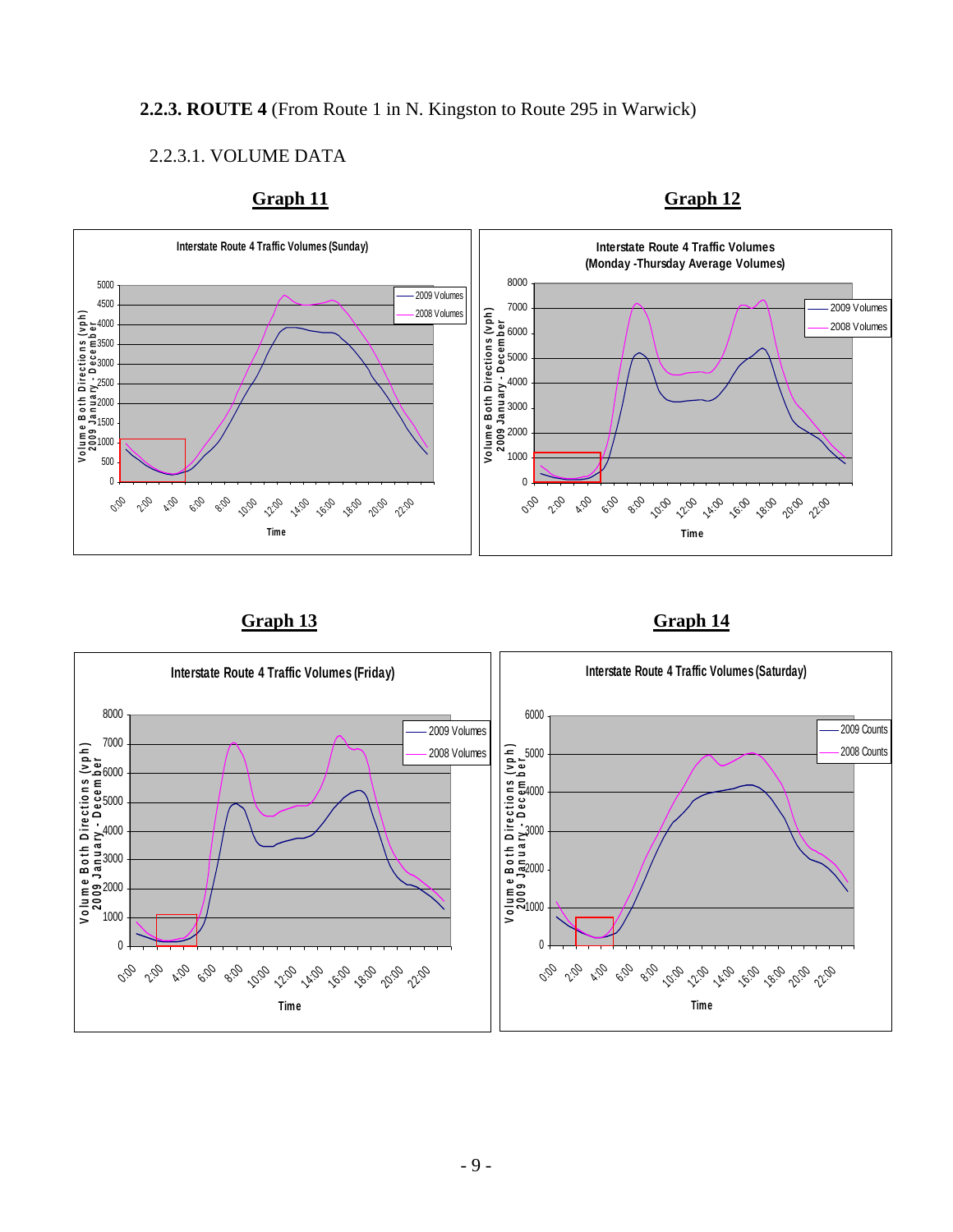### 2.2.3.2. CRASH DATA

| <b>Route 4 Total Hourly Crashes</b> |                |                         |                         |                  |                         |                   |          |  |  |
|-------------------------------------|----------------|-------------------------|-------------------------|------------------|-------------------------|-------------------|----------|--|--|
|                                     |                | Non-                    |                         | Unk.             |                         |                   | Crash    |  |  |
|                                     | Fatal          | Capacitating            | Prop. Dam.              | Inju.            | <b>TOTAL</b>            | <b>AHT*24</b>     | Rate     |  |  |
| 12:00 - 01:00 AM                    | 1              | 3                       | 4                       | $\mathbf 2$      | 10                      | 12096             | 2.663122 |  |  |
| $01:00 - 02:00$ AM                  | $\mathbf 0$    | $\mathbf 0$             | 10                      | $\mathbf 0$      | 10                      | 7440              | 4.329721 |  |  |
| 02:00 - 03:00 AM                    | $\mathbf 0$    | 3                       | 8                       | $\mathbf 0$      | 11                      | 4632              | 7.649921 |  |  |
| 03:00 - 04:00 AM                    | $\mathbf 0$    | 1                       | $5\phantom{.0}$         | $\mathbf 0$      | $6\phantom{1}$          | 3792              | 5.097013 |  |  |
| 04:00 - 05:00 AM                    | $\mathbf 0$    | 1                       | $\overline{\mathbf{4}}$ | $\bf{0}$         | $\overline{\mathbf{5}}$ | 6456              | 2.49482  |  |  |
| 05:00 - 06:00 AM                    | $\mathbf 0$    | $\overline{1}$          | $\overline{4}$          | $\mathbf 0$      | $\overline{5}$          | 16176             | 0.995707 |  |  |
| 06:00 - 07:00 AM                    | $\mathbf 1$    | 3                       | 10                      | $\boldsymbol{0}$ | 14                      | 52608             | 0.857253 |  |  |
| 07:00 - 08:00 AM                    | $\overline{2}$ | $\overline{7}$          | 37                      | $\mathbf 0$      | 46                      | 94896             | 1.561503 |  |  |
| 08:00 - 09:00 AM                    | $\overline{1}$ | 12                      | 49                      | 1                | 63                      | 98472             | 2.060918 |  |  |
| 09:00 - 10:00 AM                    | $\overline{2}$ | 4                       | 21                      | $\mathbf 1$      | 28                      | 79680             | 1.131987 |  |  |
| 10:00 - 11:00 AM                    | $\mathbf 0$    | 4                       | 17                      | 0                | 21                      | 77304             | 0.875085 |  |  |
| 11:00 - 12:00 AM                    | $\overline{2}$ | 6                       | 38                      | 1                | 47                      | 82344             | 1.838649 |  |  |
| 12:00 - 01:00 PM                    | $\mathbf 0$    | $6\phantom{1}6$         | 40                      | $\mathbf 0$      | 46                      | 85056             | 1.742151 |  |  |
| 01:00 - 02:00 PM                    | $\mathbf 0$    | $\overline{7}$          | 29                      | $\mathbf 0$      | 36                      | 85704             | 1.353113 |  |  |
| 02:00 - 03:00 PM                    | $\overline{0}$ | $\overline{7}$          | 27                      | $\mathbf 0$      | 34                      | 94608             | 1.157668 |  |  |
| 03:00 - 04:00 PM                    | $\overline{0}$ | 10                      | 53                      | $\mathbf 0$      | 63                      | 108264            | 1.874517 |  |  |
| 04:00 - 05:00 PM                    | $\mathbf 0$    | 24                      | 61                      | $\mathbf 0$      | 85                      | 114816            | 2.384786 |  |  |
| 05:00 - 06:00 PM                    | $\mathbf 0$    | 14                      | 57                      | $\boldsymbol{0}$ | 71                      | 116160            | 1.968949 |  |  |
| 06:00 - 07:00 PM                    | 1              | $\overline{2}$          | 35                      | $\overline{2}$   | 40                      | 89064             | 1.44674  |  |  |
| 07:00 - 08:00 PM                    | $\mathbf 0$    | $\overline{\mathbf{4}}$ | 26                      | $\mathbf 0$      | 30                      | 62160             | 1.554687 |  |  |
| 08:00 - 09:00 PM                    | $\overline{0}$ | $\overline{5}$          | 18                      | $\overline{0}$   | 23                      | 50976             | 1.453433 |  |  |
| 09:00 - 10:00 PM                    | 1              | 5                       | 12                      | $\mathbf 0$      | 18                      | 44088             | 1.315179 |  |  |
| 10:00 - 11:00 PM                    | $\mathbf 0$    | 3                       | 9                       | $\boldsymbol{0}$ | 12                      | 32640             | 1.184306 |  |  |
| 11:00 - 12:00 PM                    | 1              | 7                       | 18                      | $\mathbf 0$      | 26                      | 22080             | 3.793212 |  |  |
|                                     | 12             | 139                     | 592                     | $\overline{7}$   | 750                     | Avg. Crash Rate = | 2.199352 |  |  |

### **Graph 4**

Note: The average Crash Rate corresponding to the curfew hours (12-5AM) = 4.447



**M.V.M.T =** Million Vehicle Miles Traveled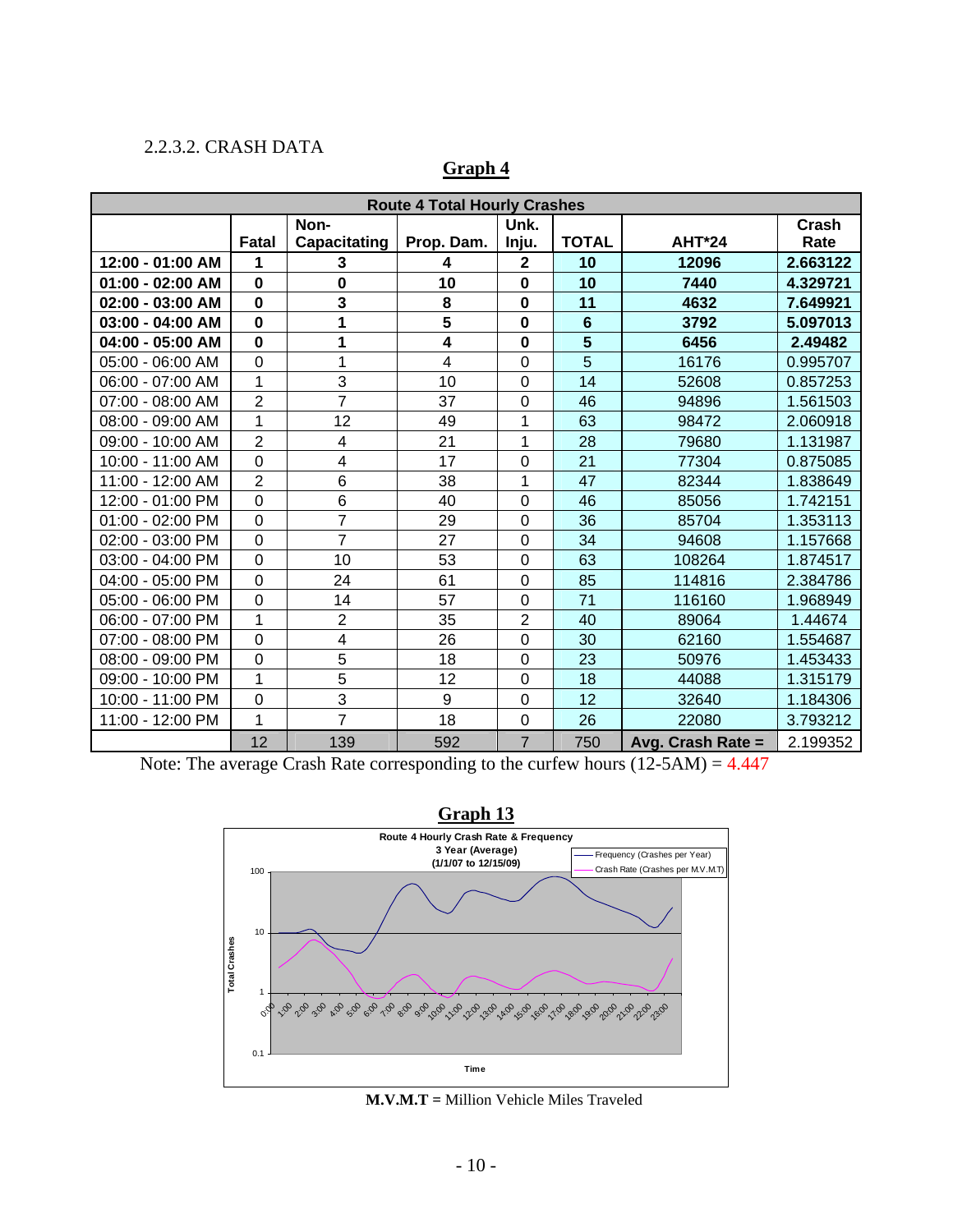### **2.2.4. ROUTE 403**

### 2.2.4.1. VOLUME DATA

No volume data is available for this route. Counting stations have been put in place, although they remain out of order.

### 2.2.4.2. CRASH DATA

| <b>Route 403 Total Hourly Crashes</b> |                |                     |                |                |                |  |  |  |
|---------------------------------------|----------------|---------------------|----------------|----------------|----------------|--|--|--|
|                                       |                | Non-                | Unk.           |                |                |  |  |  |
|                                       | Fatal          | <b>Capacitating</b> | Dam.           | Inju.          | <b>TOTAL</b>   |  |  |  |
| 12:00 - 01:00 AM                      | 0              | 1                   | 0              | 10             | 11             |  |  |  |
| 01:00 - 02:00 AM                      | $\mathbf{0}$   | 0                   | 0              | 11             | 11             |  |  |  |
| 02:00 - 03:00 AM                      | 0              | 0                   | $\mathbf 0$    | 10             | 10             |  |  |  |
| 03:00 - 04:00 AM                      | 0              | 0                   | $\mathbf 0$    | $\overline{7}$ | $\overline{7}$ |  |  |  |
| 04:00 - 05:00 AM                      | $\bf{0}$       | 0                   | 0              | 11             | 11             |  |  |  |
| 05:00 - 06:00 AM                      | 0              | $\mathbf 0$         | $\bf{0}$       | $\overline{7}$ | $\overline{7}$ |  |  |  |
| 06:00 - 07:00 AM                      | 0              | 0                   | $\overline{0}$ | 25             | 25             |  |  |  |
| 07:00 - 08:00 AM                      | 0              | 0                   | $\overline{0}$ | 22             | 22             |  |  |  |
| 08:00 - 09:00 AM                      | 0              | 1                   | $\mathbf 0$    | 34             | 35             |  |  |  |
| 09:00 - 10:00 AM                      | 0              | 0                   | $\overline{0}$ | 19             | 19             |  |  |  |
| 10:00 - 11:00 AM                      | 0              | 0                   | $\mathbf 0$    | 10             | 10             |  |  |  |
| 11:00 - 12:00 AM                      | 0              | 0                   | $\mathbf 0$    | 13             | 13             |  |  |  |
| 12:00 - 01:00 PM                      | 0              | 1                   | $\overline{0}$ | 26             | 27             |  |  |  |
| 01:00 - 02:00 PM                      | 0              | 1                   | $\mathbf 0$    | 22             | 23             |  |  |  |
| 02:00 - 03:00 PM                      | 0              | 0                   | 0              | 26             | 26             |  |  |  |
| 03:00 - 04:00 PM                      | 0              | 1                   | 0              | 25             | 26             |  |  |  |
| 04:00 - 05:00 PM                      | 0              | 1                   | $\overline{0}$ | 36             | 37             |  |  |  |
| 05:00 - 06:00 PM                      | 0              | 0                   | 0              | 36             | 36             |  |  |  |
| 06:00 - 07:00 PM                      | 0              | 0                   | $\overline{0}$ | 21             | 21             |  |  |  |
| 07:00 - 08:00 PM                      | 0              | $\overline{0}$      | $\overline{0}$ | 9              | 9              |  |  |  |
| 08:00 - 09:00 PM                      | 0              | $\overline{2}$      | 0              | 12             | 14             |  |  |  |
| 09:00 - 10:00 PM                      | 0              | 0                   | $\mathbf 0$    | 16             | 16             |  |  |  |
| 10:00 - 11:00 PM                      | 0              | 0                   | 0              | 12             | 12             |  |  |  |
| 11:00 - 12:00 PM                      | 0              | 0                   | 0              | 12             | 12             |  |  |  |
|                                       | $\overline{0}$ | 8                   | $\overline{0}$ | 432            | 440            |  |  |  |

### **Graph 5**

Due do the missing volume data, crash rate before and after the curfew implementation cannot be calculated for this roadway. In stead, only the hourly crashes along this route are shown in the table above.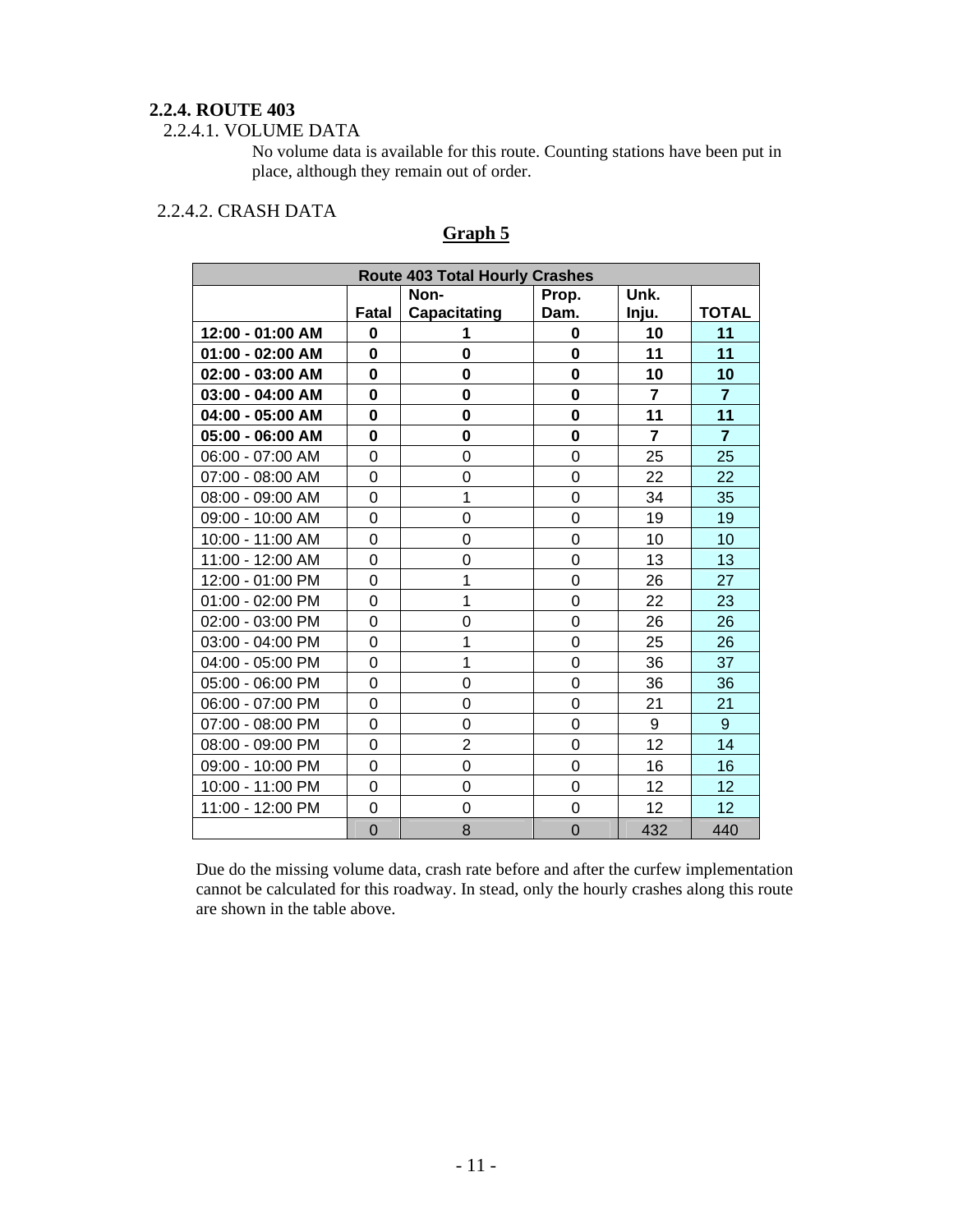### **2.3. ADISORY/WARNING MESSAGES 2.3.1. VARIABLE MESSAGE SIGN (V.M.S)**

Variable Message Signs will be placed in advance of the trial segments notifying drivers of the curfew times. These devises are to be programmed and put in place by April 14th. The messages to be displayed are illustrated below.



### **2.3.2. VARIABLE MESSAGE SIGN (V.M.S) LOCATIONS**

### **ROUTE 6 WESTBOUND**

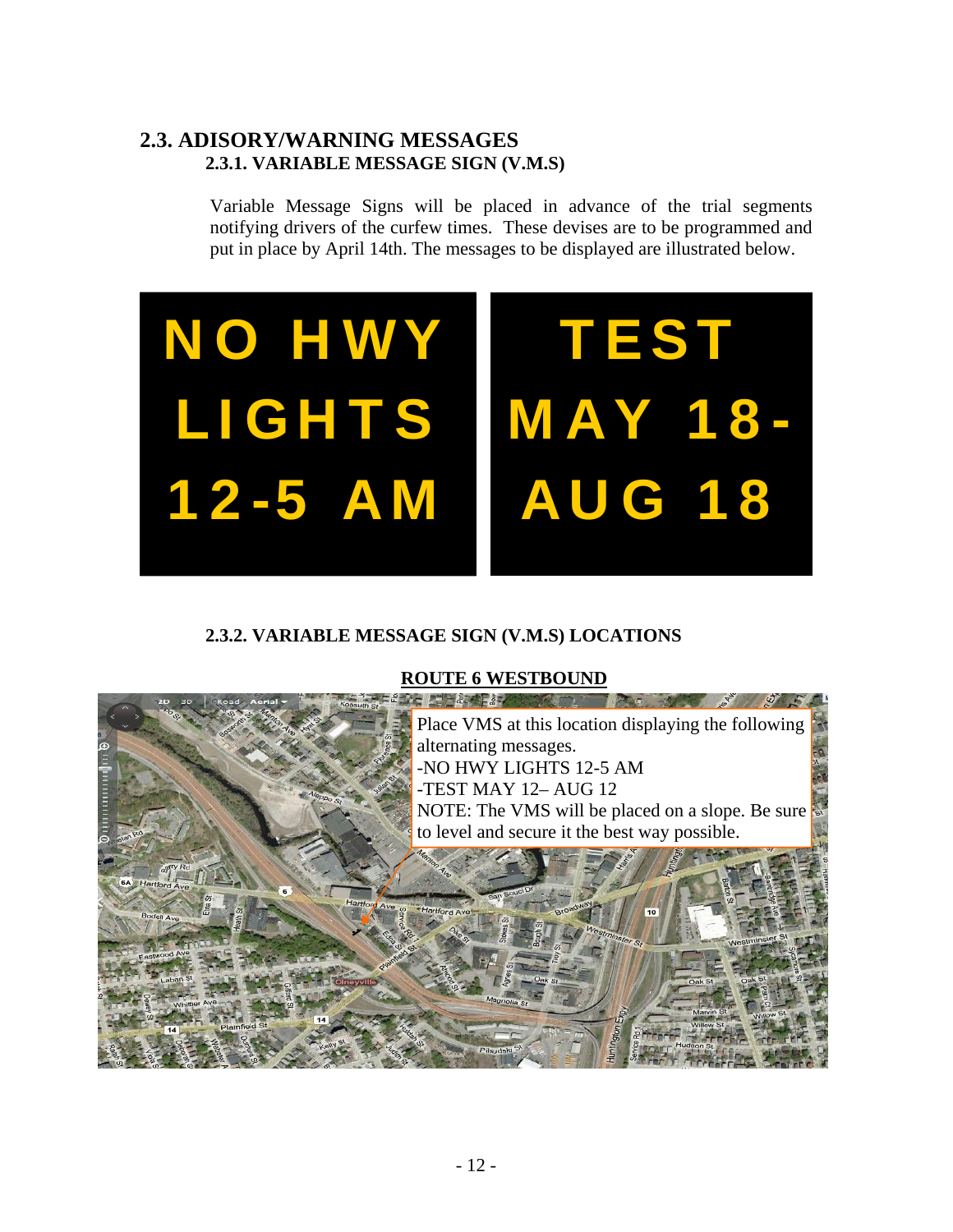### **I-295 INTERSECTION WITH RT. 6**



### **ROUTE 403 WESTBOUND (BEGINNING)**

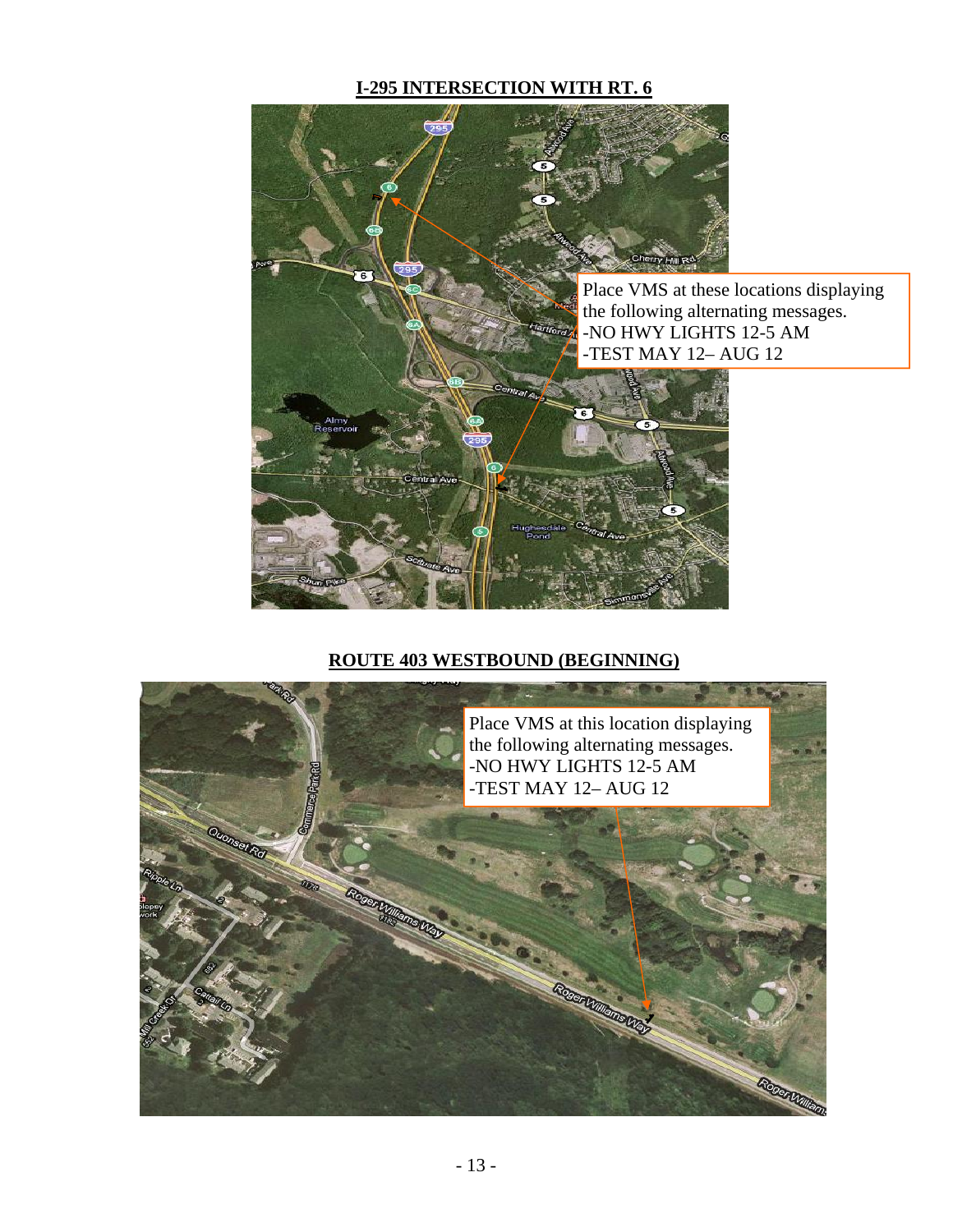### **ROUTE 4 NORTHBOUND**



### **2.4. ISSUE PRESS RELEASE**

Press releases to announce curfew will be prepared by the Traffic and Communications' Departments and issued on (to be determined).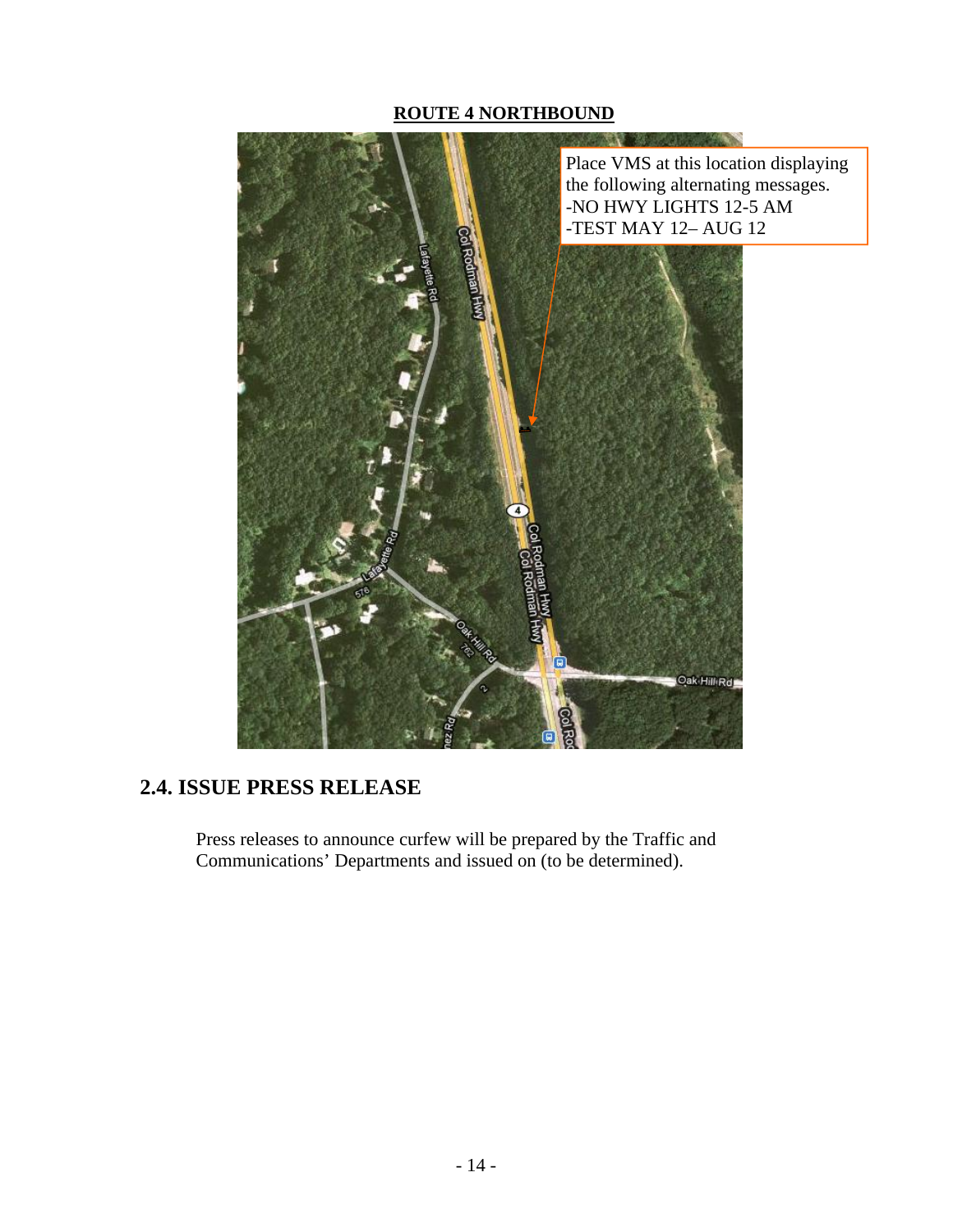### **2.5. ROADWAY CLEANUP (MAINTENANCE DIVISION)**



### **SUMMARY**

RIDOT will turn off the street lighting on freeway facilities throughout the state, during the late night/early morning hours when traffic is very low, in an effort to reduce electricity costs and allow for the more effective utilization of the limited funding available to maintain the State's transportation infrastructure.

RIDOT follows the AASHTO Roadway Lighting Design Guide to determine the most appropriate locations for lighting. Typically, RIDOT installs lighting on Limited Access freeways and some high traffic, high crash secondary roadways. AASHTO Guidelines allow for lighting curfew if implemented on a limited basis during low volume conditions. Also, AASHTO recommends a study be performed on such roadways to identify consequences that may arise from a curfew.

The first step would be to implement a "study phase" at a few trial locations to empirically identify the cost savings and to evaluate any potential positive and/or negative consequences. The duration of this phase would be three (3) months from which the data for this time period would be compared to the same period of time in the previous year (2009).

The selected trial locations are segments of Interstate 295, Route 6, Route 4 and Route 403. Volume and crash information has been completed for these roadways, as shown in this report. This information will allow us to perform a before-and-after analysis of the change before fully adopting this idea on other State roads and highways.

The savings associated with this curfew is estimated to be between \$400,000 and \$500,000 per year.